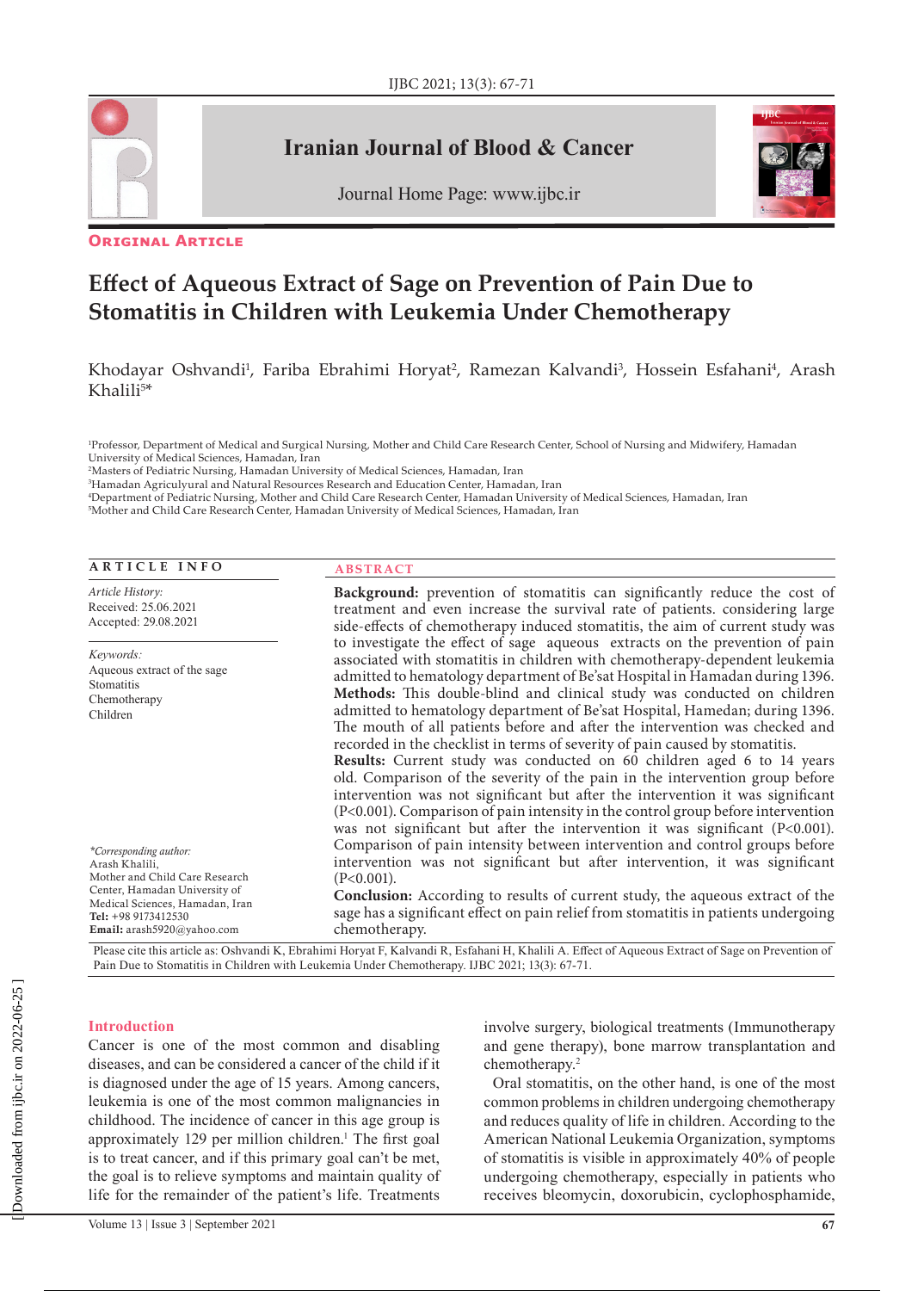methotrexate, 5-FU, and Danurubicin.<sup>3</sup> The peak of these side effects is on the oral cavity within first 7 to 10 days of chemotherapy and is usually parallel with medication effects on the bone marrow. The severity of side effect varies for each medication and is specific for each drug.4 The incidence of stomatitis varies and depends on the type of treatment and type of leukemia, so that, adverse outcomes of stomatitis include increase hospitalization, consequently increase treatment costs, the patient's unwillingness to have enough nutrition, the need for complete intravenous feeding, and the use of Drugs.<sup>5</sup> Therefore, prevention of stomatitis is important for affected children and their parents, and the main goal in nursing children is to improve the care of children and their families.<sup>6</sup> Stomatitis is very painful. Moreover, a relationship between interference in the nutrition of patients as well as their daily life, anorexia, fatigue, fever, irritability, bad smelling breath, and so on was observed in severe cases.7 The only way to treat and prevent chemotherapy induced stomatitis is to recommend proper oral hygiene and using suitable oral mouthwash.<sup>8</sup>

considering many complications of chemotherapy induced stomatitis, prevention of stomatitis can significantly reduce the cost of treatment and even increase the survival rate of patients. In the meantime, current treatment using for stomatitis includes mouthwashes with warm water or diluted Normal Saline, nicotine drops, a cocktail solution (a combination of nicotine drops, diphenhydramine syrup, MG aluminum syrup), brushing teeth with a soft toothbrush, and in severe infections, using topical or systemic antibiotics can be effective in reducing this complication.<sup>9</sup> Potential disadvantages of these treatments involve a long stay in hospital, a patient's unwillingness to eat, weakness, family concerns about the treatment process, medical costs, psychological involvement of other family members, etc.<sup>10</sup> Therefore, to reduce the hospitalization time of these patients, lots of herbal mouthwashes are used following their low level of complications nowadays.<sup>11</sup>

Among medicinal herbs, the Salvia plant, known as sage, is more important because of its anti-cellular activity against cervical, skin and breast cancer.<sup>12</sup> Some of most important effects include steroidal antiinflammatory properties in oral and throat infections, injuries to other parts of the body, best blood glucose reducer, cardiopulmonary suppressants, milk in mothers who want to lose their milk, Treating all types of fever, treating chronic coughing, improving memory, enhancing senses, treating colds, and so on. Sage is used as a nutritional ingredient in foods and beverages and also in herbal medicines and therapeutic uses.<sup>13</sup> Therefore, considering high oral complications following stomatitis and considering that in addition to the chemical mouthwash, herbal mouthwash can also affect its control<sup>14</sup> the aim of current study was to survey the effect of extract of sage in preventing pain following stomatitis in children with leukemia under chemotherapy admitted to the hematology department of Be'sat Hospital in Hamadan during 1396.

### **Materials and Methods**

This study was approved by Hamedan university of medical science (IR. MSHA. REC. 1395. 450). The clinical trial code is (IRCT2017011732025N1). This double-blind clinical trial study was conducted by two-group design, with pre-test and after test- groups. The population of current study was 60 children aged 6 to 14 years old admitted to the hematological department of Be'sat Hospital, Hamedan, Iran during 1396. These children were undergoing chemotherapy and the diagnosis of leukemia was certain for them for the first time. Sixty patients with chemotherapy-induced leukemia were randomly assigned for each experimental group (mouthwash with aqueous extract of sage, cocktails solvent of the department 30 persons) and control (mouthwash with cocktail solvent 30 persons). all caregivers of patients signed a written permission letter for their willingness to participate in the study, Before the intervention. Demographic patient's data including age, sex, duration of disease, place of residence, educational level of parents, occupation of parents and number of children of the family were completed in questionnaire. Patient's mouth was examined by the physician in terms of severity of stomatitis and the severity of pain. Data were noted in special and standard WHO checklist before the intervention. To wash mouth in experimental group, the aqueous extract of sage was used 3 times a day. in addition, their mouth was washed besides the routine treatment (cocktail solution, which is a combination of nicotine drop, aluminum syrup, AJS, and Diphenhydramine). The extract of the sage plant was provided to the patients. This extract was purchased from the medical company Tebe Sabz-e- Bou Ali Sina at a specific concentration.<sup>15</sup> 3 drops of extract were diluted in 2 cc water.11, 16 Patients entered the diluted extract into the mouth after brushing after each meal (3 times a day). they rolled it out for a minute, exclude it and did not eat anything for up to 1 hour. Patients in control group gargled their mouth with cocktail 3 times a day for two weeks with a drop-glass with 2 cc of cocktail solution. using mouthwash was done after breakfast, lunch and dinner after brushing. The method of using mouthwashes and proper time was taught to mothers by the researcher. A special checklist was provided to mothers about the time of using mouthwashes. A special checklist was provided to mothers for the duration of using mouthwash. At the end of the period of using mouthwash (second week), the physician examined patients in terms of the severity of pain and the researcher completed the relevant checklist with the doctor's opinion.

Admission criteria include ages 6 to 14 years old, the child is admitted to hematological department of Be'sat Hospital in Hamedan, the child is afflicted with leukemia, the child or caregiver is teachable and speaks Farsi, the child has done chemotherapy at least once and admitted to prevent stomatitis by the physician, s/he has no sensitivity to the sage drug, sage is not ill-tasting for the child, the child is afflicted to stomatitis.

Exclusion criteria include the inclination of participants to continue to participate in the study, leave the study for any reason Such as death, displacement, and so on.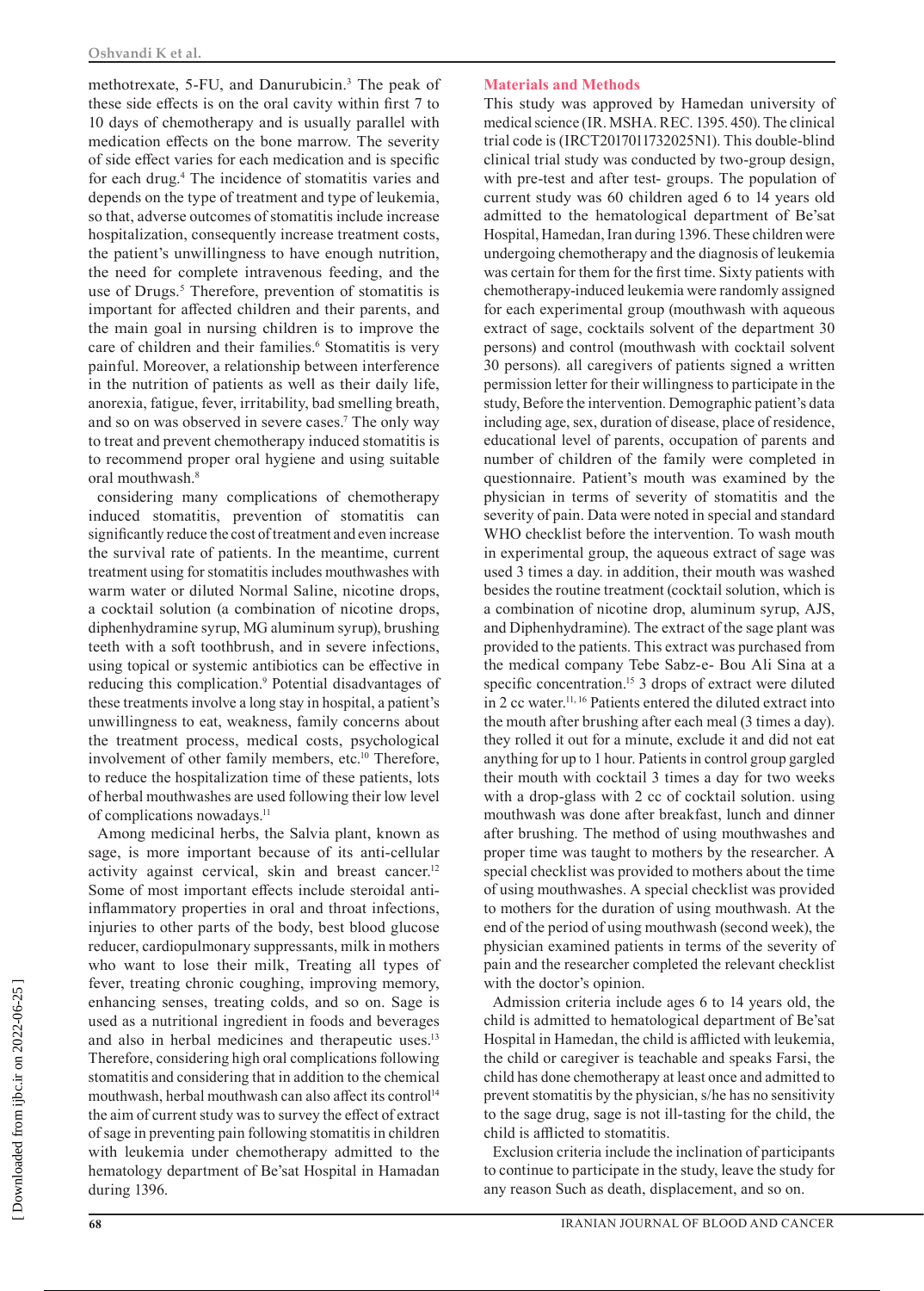The formula proportional to the difference between the mean of the two different societies was used to determine the population. Considering the statistical power: 95%, the error level: 0.05, the variance: 6.40 and 15.84, the mean  $0.8$  and  $14.3$ ,<sup>15</sup> respectively, the sample size was calculated as 27. It was calculated 30 persons for each group because the sample loss has considered 10%.

$$
n = \frac{\left(z_{1-\frac{\alpha}{2}} + z_{1-\beta}\right)^2 \left(\sigma_1^2 + \sigma_2^2\right)}{\left(\mu_1 - \mu_2\right)^2} = \frac{\left(1.96 + 4.64\right)^2 \left(6.40 + 15.84\right)}{\left(4.13 - 0.8\right)^2} = 26.05 \approx 27
$$

Data acquiring tool in current study has two parts:

A. Demographic questionnaire: Demographic data includes patient name, age, sex, type of leukemia, duration of leukemia, place of residence, native or nonnative status, father's occupation, mother's occupation, parental education, number of children.

B-Grading Pain Based on Wong & Baker Scale:

Wong & Baker facial scale was used in current study to measure pain. This tool was introduced by these authors in 1998. It includes two parts of the face and number. The scoring method was:

Scores 0-1, 1-2, 3-4, 5-6, 7-8, 9-10 mean without pain, low pain, little more, much more pain, severe pain and most severe pain respectively.

The second part is a facial value includes six pictures of the child's face. Each picture shows a different amount of pain. The left side of the scale illustrates the lack of pain and the right image was the most severe type of pain. This section was used for children who can not count or do not understand the meaning of numbers. Validity and reliability of this tool was approved by foreign and

Iranian studies.<sup>17</sup>

All ethical standards, such as obtaining permits, written consent, confidentiality of information, use of information for research purposes were considered. Data were entered SPSS (version 16). Tests Descriptive statistics, Chi-square, independent T-test, Mann-Whitney and covariance analysis were used to evaluate correlation and comparison of groups in the case of establishing the assumptions. Otherwise Alternative tests were used.

# *Statistical Analysis*

Data were entered SPSS (version 19) and analyzed by Fisher test and Chi- square test.

## **Results**

Current study was conducted on 60 children aged 6 to 14. Different demographic variables were compared in two groups. To compare quantitative variables in two groups, independent T-test was used to establish the normality assumption.

Table 1 shows the similarity of demographic characteristics of groups. 66.7% of participants lived in villages around Hamedan and 70% of mothers of children under chemotherapy had under diploma degree. Table 2 shows that there was no significant difference between two groups before the intervention. After intervention, the severity of pain was significantly different between two groups (P<0.001). Table 3 showed that there was significant difference between the pain severity level before and after intervention in the control group (P<0.001). Table 4 showed that there was significant difference in the intensity of pain before and after the intervention (P<0.001).

| <b>Variable</b>     | <b>Specifications</b> | <b>Control</b> |            | Intervention  |            | Þ     |
|---------------------|-----------------------|----------------|------------|---------------|------------|-------|
|                     |                       | <b>Number</b>  | Percentage | <b>Number</b> | Percentage |       |
| <b>Sex</b>          | Male                  | 14             | $46.7\%$   | 14            | $46.7\%$   | 0.999 |
|                     | Female                | 16             | 53.3%      | 16            | 53.3%      |       |
| Mother's occupation | Employee              | ↑              | $6.7\%$    | $\mathcal{D}$ | $6.7\%$    | 0.999 |
|                     | House wife            | 28             | 93.3%      | 28            | 93.3%      |       |
| Place of residence  | City                  | 19             | 63.3%      | 21            | 70.0%      | 0.584 |
|                     | Village               | 11             | 36.7%      | 9             | $30.0\%$   |       |
| Mother's education  | Illiterate            | 4              | 13.3%      | 5             | 16.7%      | 0.774 |
|                     | Under-diploma         | 21             | 70.0%      | 21            | 70.0%      |       |
|                     | Assistant             | 4              | 13.3%      |               | $6.7\%$    |       |
|                     | Expert and higher     |                | $3.3\%$    |               | $6.7\%$    |       |

**Table 1:** demographic specifications of patients

**Table 2:** Comparison of pain intensity in the test and control groups before and after the intervention.

| <b>Specification</b> |                 | Control       |            | <b>Intervention</b> |            |       |
|----------------------|-----------------|---------------|------------|---------------------|------------|-------|
|                      |                 | <b>Number</b> | Percentage | <b>Number</b>       | Percentage |       |
| Pre-intervention     | No pain         | 0             |            |                     |            | 0.249 |
|                      | Low pain        | 14            | $46.7\%$   | 10                  | 33.3%      |       |
|                      | A bit more pain | 16            | 53.3%      | 18                  | 60.0%      |       |
|                      | Much more pain  | 0             | $\theta$   |                     | $6.7\%$    |       |
| Post-intervention    | No pain         | 10            | 33.3%      | 24                  | 80.0%      | 0.001 |
|                      | Low pain        | 20            | 66.7%      | 6                   | 20.0%      |       |
|                      | A bit more pain | $\theta$      | 0          |                     |            |       |
|                      | Much more pain  |               |            |                     |            |       |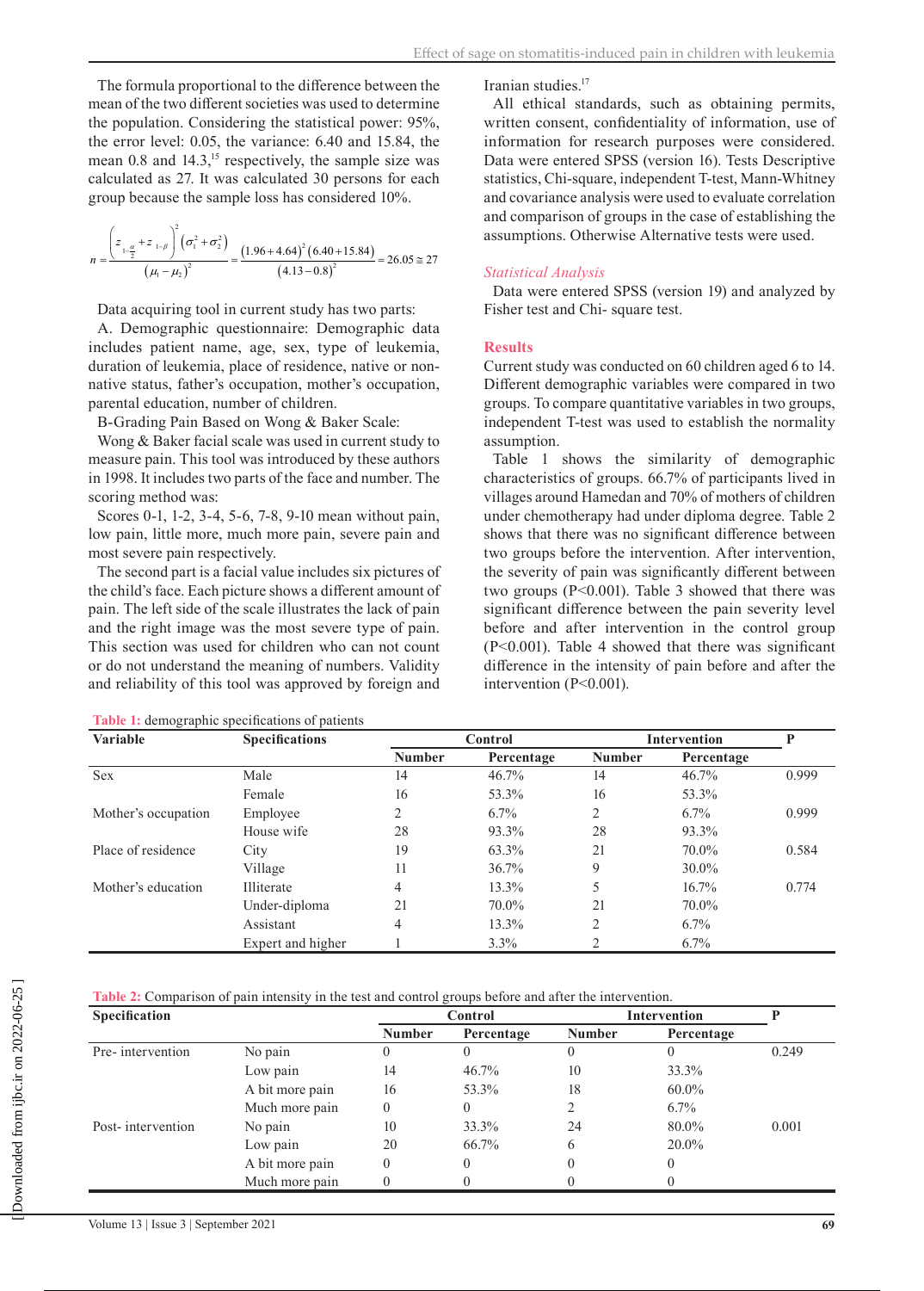**Table 3:** Comparison of pain intensity in the control group before and after intervention.

| Severity of pain |                             | <b>Before intervention</b> | After intervention |            |  |
|------------------|-----------------------------|----------------------------|--------------------|------------|--|
|                  | <b>Number</b><br>Percentage |                            | <b>Number</b>      | Percentage |  |
| Painless         |                             |                            | 10                 | 33.3%      |  |
| Low pain         | 14                          | 46.7%                      | 20                 | 66.7%      |  |
| A bit more pain  | 16                          | 53.3%                      |                    |            |  |
| Much more pain   |                             |                            |                    |            |  |
| Chi-square test  | P < 0.001                   |                            |                    |            |  |

**Table 4:** Comparison of pain intensity in the intervention group before and after intervention.

| Severity of pain |               | <b>Before intervention</b> | <b>After intervention</b> |            |  |
|------------------|---------------|----------------------------|---------------------------|------------|--|
|                  | <b>Number</b> | Percentage                 | <b>Number</b>             | Percentage |  |
| Painless         |               |                            | 24                        | 80%        |  |
| Low pain         | 10            | 33.3%                      |                           | 20%        |  |
| A bit more pain  | 18            | 60%                        |                           |            |  |
| Much more pain   |               | $6.7\%$                    |                           |            |  |
| Chi-square test  | P < 0.001     |                            |                           |            |  |

#### **Discussion**

This study was conducted to evaluate the effect of aqueous extract of sage on prevention of stomatitis- induced pain in children with leukemia admitted to hematologic department of Be'sat Hospital. The only way to treat and prevent chemotherapy induced stomatitis is to recommend oral hygiene and proper oral moutgwash.8 Results showed that pain intensity was not significant before intervention. The comparison of pain severity between two groups was significant after intervention. This result was as consistent as results of Mirzadeh,<sup>18</sup> Alijani Renani,<sup>3</sup> Sha'ban Luyi<sup>11</sup> and VeKorka et al.<sup>19</sup> It was not as consistent as results of Ezgi et al.<sup>20</sup> This inconsistency could be related to the study method because he applied the aqueous extract of the sage in the composition with tea. This agent could have a potential change in the amount of extract used and, as a result, has different effect.

Table 3 shows significant difference between the degree of pain before and after the intervention in the control group. These results were as consistent as results of Mirzadeh,<sup>18</sup> Sha'ban Luyi<sup>11</sup> VeKorka et al.<sup>19</sup> All of studies indicated that there was significant relationship between the amount of stomatitis- induced pain after applying the extract. The effect of this extract could reduce the stomatitis- induced pain. these results were not as consistent as results of Alijani Renani.<sup>3</sup> The reason of this inconsistency can be defined as the amount of substance consumed was at a much higher concentration (about 10 times). Also, it was not as consistent as results of Kaviani et al.15 The reason of this inconsistency can be defined as difference between desired population (population of their study were pregnant women).

Table 4 shows significant difference between the severity of pain before and after the intervention in the test group. It was as consistent as results of Mirzadeh,<sup>18</sup> Alijani Renani,<sup>3</sup> Shaaban Luyi<sup>11</sup> and Vekorka et al.<sup>19</sup> it was not as consistent as results of Kaviani et al.<sup>15</sup> The reason of inconsistency can be defined as difference in the type of study population (they studied pregnant women. The study way was totally difference with current study due to differences in dosage of the medication and duration

of usage. Different outcomes were not unexpected. These results were also different with the study of Ezgi et al.<sup>20</sup> It can be defined as utilizing very high dose of the drug in their study, because the drug was used in combination with tea and beverage, therefore, the researcher had to use high dose of medication to see the effects of the medicine in studies.

#### **Conclusion**

According to results of current study, aqueous extract of sage as mouth wash and gargle can reduce the severity of stomatitis- induced pain in children undergoing chemotherapy. Moreover, it can be used as an effective method for preventing pain in these patients. Therefore, utilizing this extract is recommended in children under chemotherapy.

**Conflict of Interest:** None declared.

#### **References**

- 1. Harrison TM. Family-centered pediatric nursing care: state of the science. J Pediatr Nurs. 2010;25(5):335-43. doi: 10.1016/j.pedn.2009.01.006.
- 2. Hockenbery M, Wilson D. Wong΄s nursing care of infant and children. 9th ed. Canada: Elsevier Mosby Publishers; 2011.
- 3. Alijani Renani H, Keikhai B, Ghadimi Mahani H, Latifi M, Baraz pordanjani SH. [Effect of Chamomile Mouthwash for Preventing Chemotherapy-Induced Ostomatitis in Children]. [J Mazandaran Univ Med](http://jmums.mazums.ac.ir/browse.php?mag_id=60&slc_lang=en&sid=1)  [Sci.](http://jmums.mazums.ac.ir/browse.php?mag_id=60&slc_lang=en&sid=1) 2012;21(86):19-25.
- 4. Smeltzer SC, Hinkle JL, Bare BG, Cheever KH. Brunner and suddarths text book of medical surgical nursing. In: Jila Abed Saeedi, Translator. 12th ed. Tehran, Iran: Nashre jame'enegar; 2010. p. 205-57.
- 5. Valizadeh l, Hosseinpour-Feizi A, Joonbakhsh F. [Comparing the quality of life in children with cancer in Tabriz children medical and training center reported by themselves and their parents, 2013]. Journal of Clinical Nursing and Midwifery. 2014;3(1):1-8.